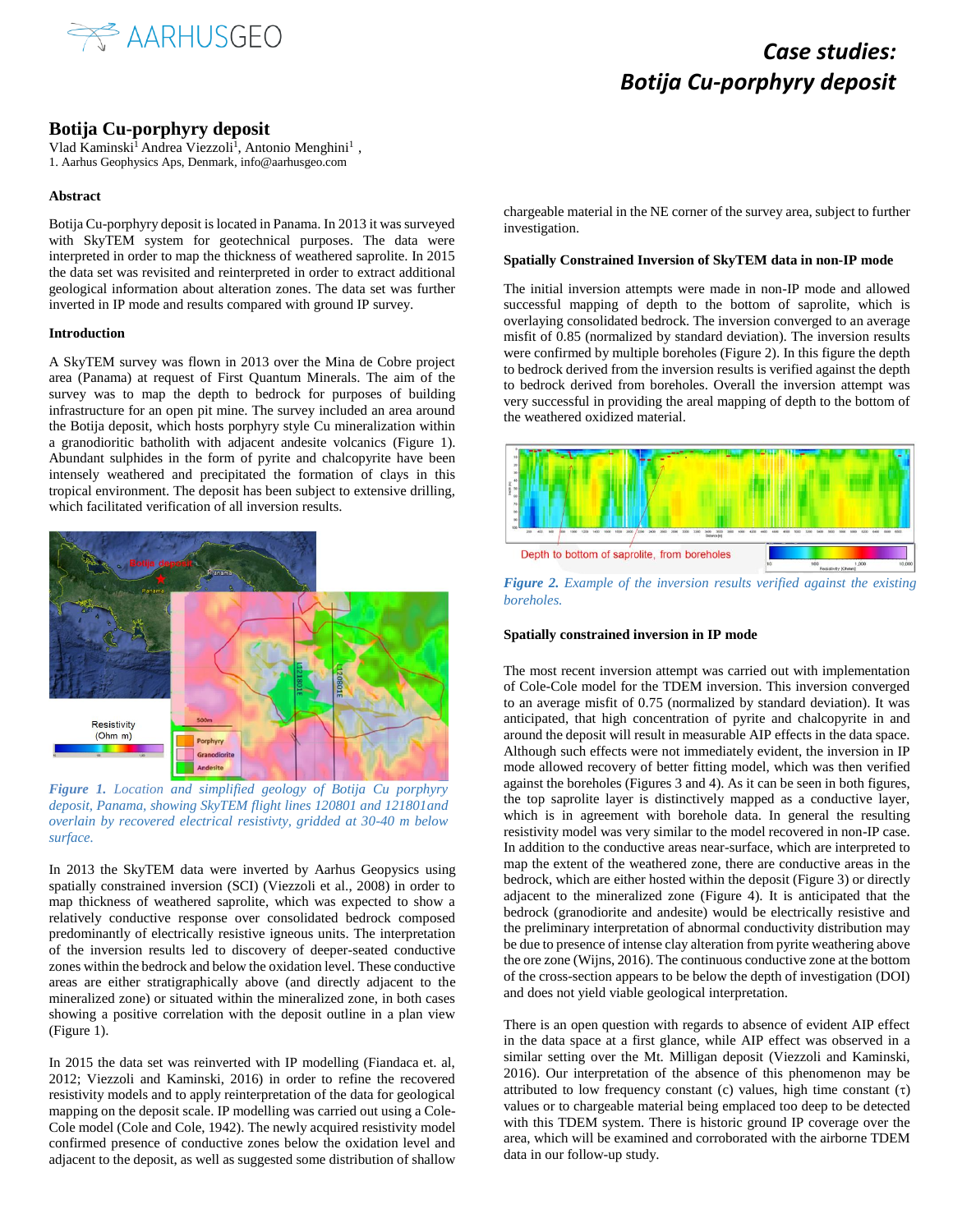

# *Case studies: Botija Cu-porphyry deposit*